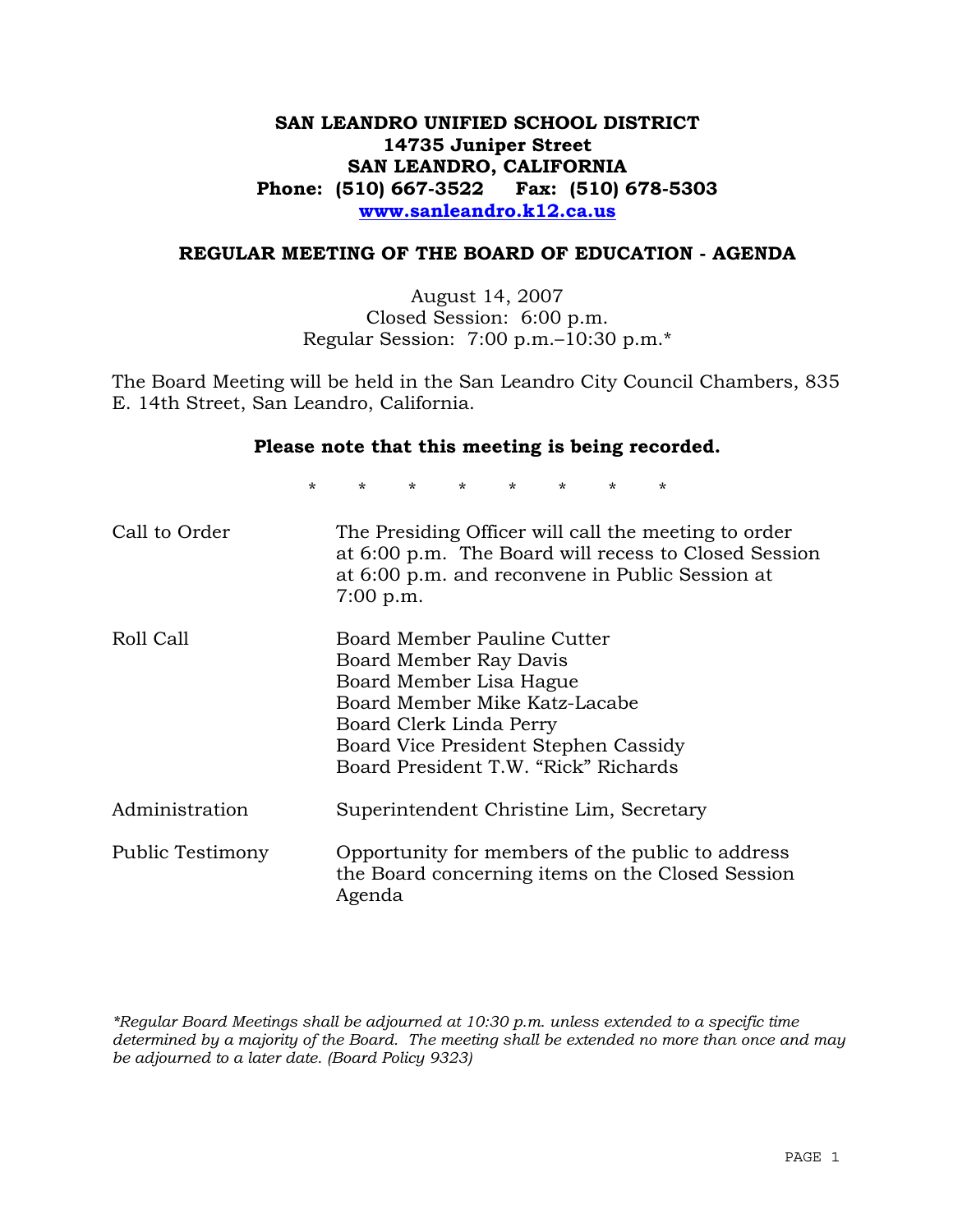Prior to the Public Session, the Board will meet in Closed Session pursuant to Education Code Section 35146 and 48918(c), and Government Code Sections 54957, 54957.6, 54956.9(b) and 54956.8.

- a) Student Expulsions
- b) Public Employee Discipline/Dismissal/Release
- c) Conference with Legal Counsel Anticipated Litigation Significant exposure to litigation – 1 claim
- d) Conference with Real Property Negotiator Property(ies)

| Report Closed<br>Session Action | Motion __________ Second __________ Vote ________ |                                                                                           |                                                                                                                                                                                                                                                                                                                                                                                                                                                                                                                                            |
|---------------------------------|---------------------------------------------------|-------------------------------------------------------------------------------------------|--------------------------------------------------------------------------------------------------------------------------------------------------------------------------------------------------------------------------------------------------------------------------------------------------------------------------------------------------------------------------------------------------------------------------------------------------------------------------------------------------------------------------------------------|
| Pledge of Allegiance            |                                                   |                                                                                           |                                                                                                                                                                                                                                                                                                                                                                                                                                                                                                                                            |
| Approve Agenda                  |                                                   | Motion __________ Second __________ Vote ________                                         | Approve the Regular Meeting Agenda of August 14, 2007                                                                                                                                                                                                                                                                                                                                                                                                                                                                                      |
| Legal Statement                 |                                                   |                                                                                           | Members of the audience who wish to address the<br>Board are asked to complete the yellow card available at<br>the entrance and submit it to the Board's Administrative<br>Assistant. Speakers who have completed the card will be<br>called when the item is reached on the agenda or, for<br>non-agenda items, during the Public Testimony. Cards<br>are to be turned in before the item is reached on the<br>agenda. Please note that this meeting is being recorded.                                                                   |
|                                 | 54954.2(a)                                        |                                                                                           | State law prohibits the Board of Education from taking<br>any action on or discussing items that are not on the<br>posted agenda except to A) briefly respond to statements<br>made or questions posed by the public in attendance; B)<br>ask questions for clarification; C) provide a reference to a<br>staff member or other resource for factual information in<br>response to the inquiry; or D) ask a staff member to<br>report back on the matter at the next meeting and/or put<br>it on a future agenda. (Government Code Section |
| <b>REPORTS</b>                  | District Representative                           | Parks & Recreation Commission Report: Juan<br>Manuel Martinez, San Leandro Unified School |                                                                                                                                                                                                                                                                                                                                                                                                                                                                                                                                            |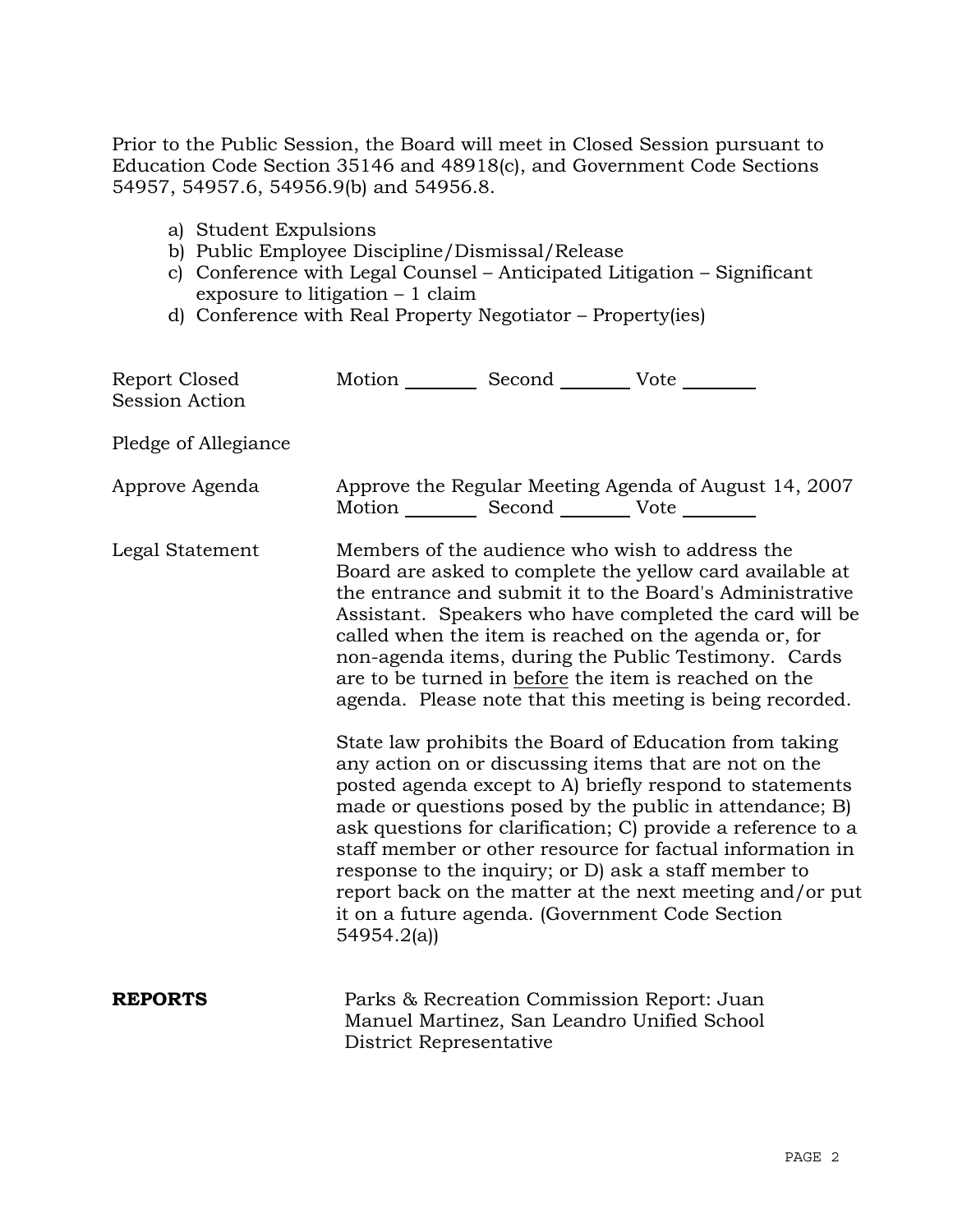### **PRESENTATIONS**

- San Leandro High School teacher, Ari Dolid, will present information regarding the Center for Leadership and Social Justice Academy which will begin in 2007-2008. The academy has been awarded \$125,000 grant from the California State Department of Education Specialist Secondary Programs Division and includes partnerships with local business and agencies. Ari will present highlights of the program which will include such information as: goals of the academy, course offerings, and program components including the service learning project component.
- \* Jan Nuno, principal of Garfield Elementary School, will be sharing information regarding the work the staff has been doing as it relates to the implementation of their High Priority Schools Program grant. The presentation will highlight the extensive professional development that the staff is participating in through Dataworks, their state approved support provider and for parent involvement and training. Jan will also provide highlights of a second grant, Quality Education Investment Act (QEIA), which Garfield has been awarded in the amount of \$153,000 citing the intended focus of the QEIA funds.
- \* Kurt Weidmann, an accredited professional with Leadership in Energy and Environmental Design (LEED) from Harris & Associates, will be delivering a short presentation on the Collaborative for High Performance Schools (CHPS). CHPS is the sustainable building program, or "Green" building program, for schools in the State of California.

# **PUBLIC TESTIMONY ON NON-AGENDA ITEMS**

### **PUBLIC HEARING**

There will be a public hearing regarding the Mitigated Negative Declaration for the PG&E Lot at San Leandro High School.

### **CONFERENCE**

These items are submitted for advance planning and to assist the Board in establishing future agenda items. The Board may, however, take action on the following:

### Business Operations

| $4.1-CF$                                    |                                                                            | <b>Staff Recommendation:</b>              |                                              |  |
|---------------------------------------------|----------------------------------------------------------------------------|-------------------------------------------|----------------------------------------------|--|
| Resolution #07-32 to<br>Accept Mitigated    |                                                                            | Resolution #07-32 to accept the Mitigated | The Board will discuss and consider to adopt |  |
| <b>Negative Declaration</b><br>for PG&E Lot | Negative Declaration for the PG&E Parking Lot on<br><b>Bancroft Avenue</b> |                                           |                                              |  |
|                                             | Motion                                                                     | Second                                    | Vote                                         |  |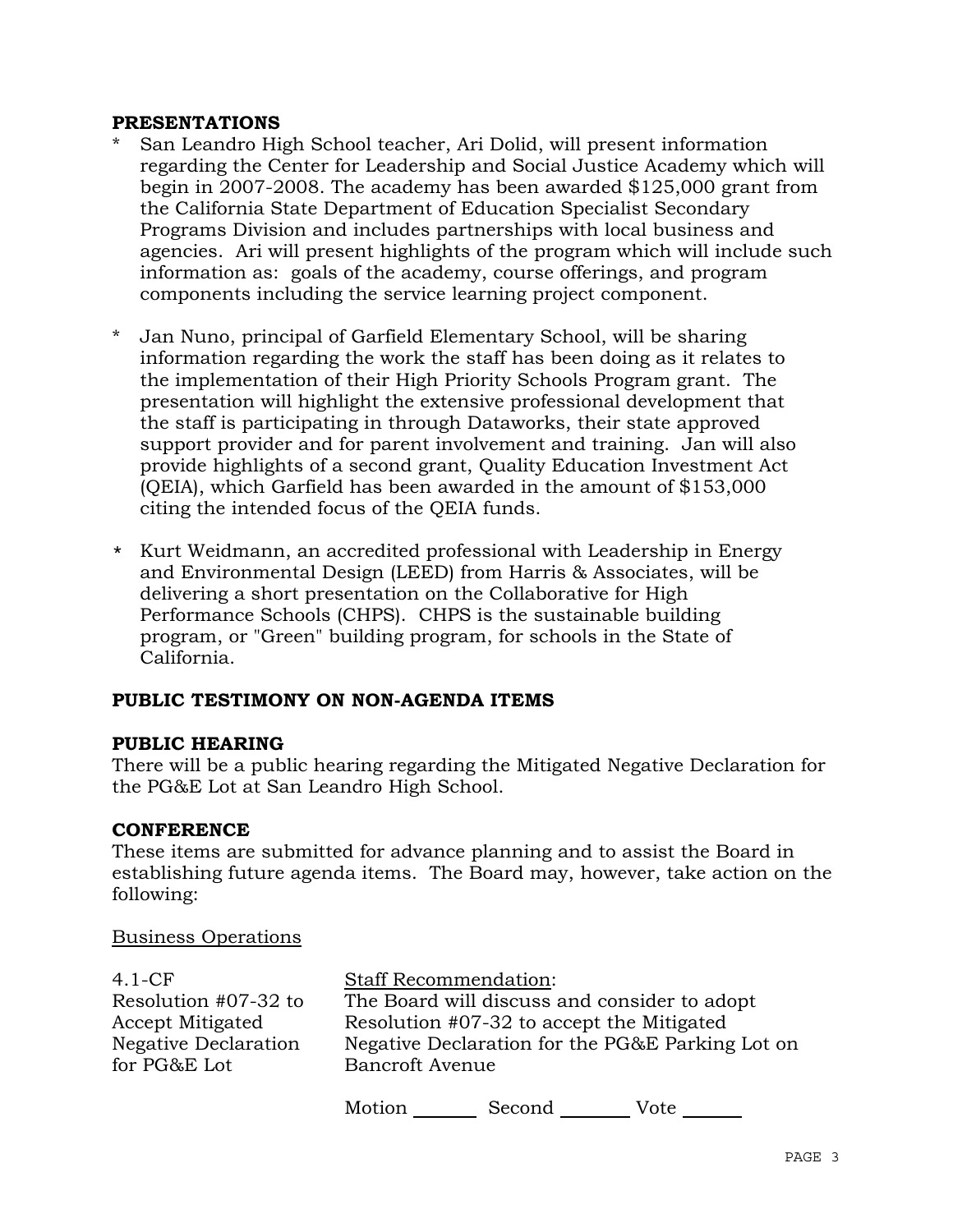**REPORTS** Correspondence Superintendent's Report Board Representatives' Reports

• Eden Area Regional Occupational Program

## **CONSENT ITEMS**

These items are considered routine and may be enacted by a single motion. At the request of any member of the Board, any item on the consent agenda shall be removed and given individual consideration for action as a regular agenda item.

### General Services

| $1.1-C$<br>Approval of Board<br>Minutes $-$ July 9, 2007     | Staff Recommendation:<br>Approve the minutes of the special board meeting<br>held on July 9, 2007.                                                     |  |
|--------------------------------------------------------------|--------------------------------------------------------------------------------------------------------------------------------------------------------|--|
|                                                              | Motion Second Vote                                                                                                                                     |  |
| $1.2-C$<br>Approval of Board<br>Minutes $-$ July 11,<br>2007 | <b>Staff Recommendation:</b><br>Approve the minutes of the special board meeting<br>held on July 11, 2007.                                             |  |
|                                                              | Motion _________ Second _________ Vote _______                                                                                                         |  |
| Human Resources                                              |                                                                                                                                                        |  |
| $2.1-C$<br>Acceptance of<br>Personnel Report                 | Staff Recommendation:<br>Accept Personnel Report as submitted.                                                                                         |  |
|                                                              | Motion _________ Second __________ Vote _______                                                                                                        |  |
| <b>Educational Services</b>                                  |                                                                                                                                                        |  |
| $3.1 - C$<br>Acceptance of<br>Donations                      | <b>Staff Recommendation:</b><br>Approve the acceptance of gifts to the District as<br>follows:                                                         |  |
|                                                              | General Donation to San Leandro Schools<br>$$800 - Re/Max$                                                                                             |  |
|                                                              | <u>John Muir Middle School</u><br>\$200 – for Poet Residence Program from<br>Dreyer's Grand Ice Cream<br>• \$100 – for Class of 2008 from Joel Spihola |  |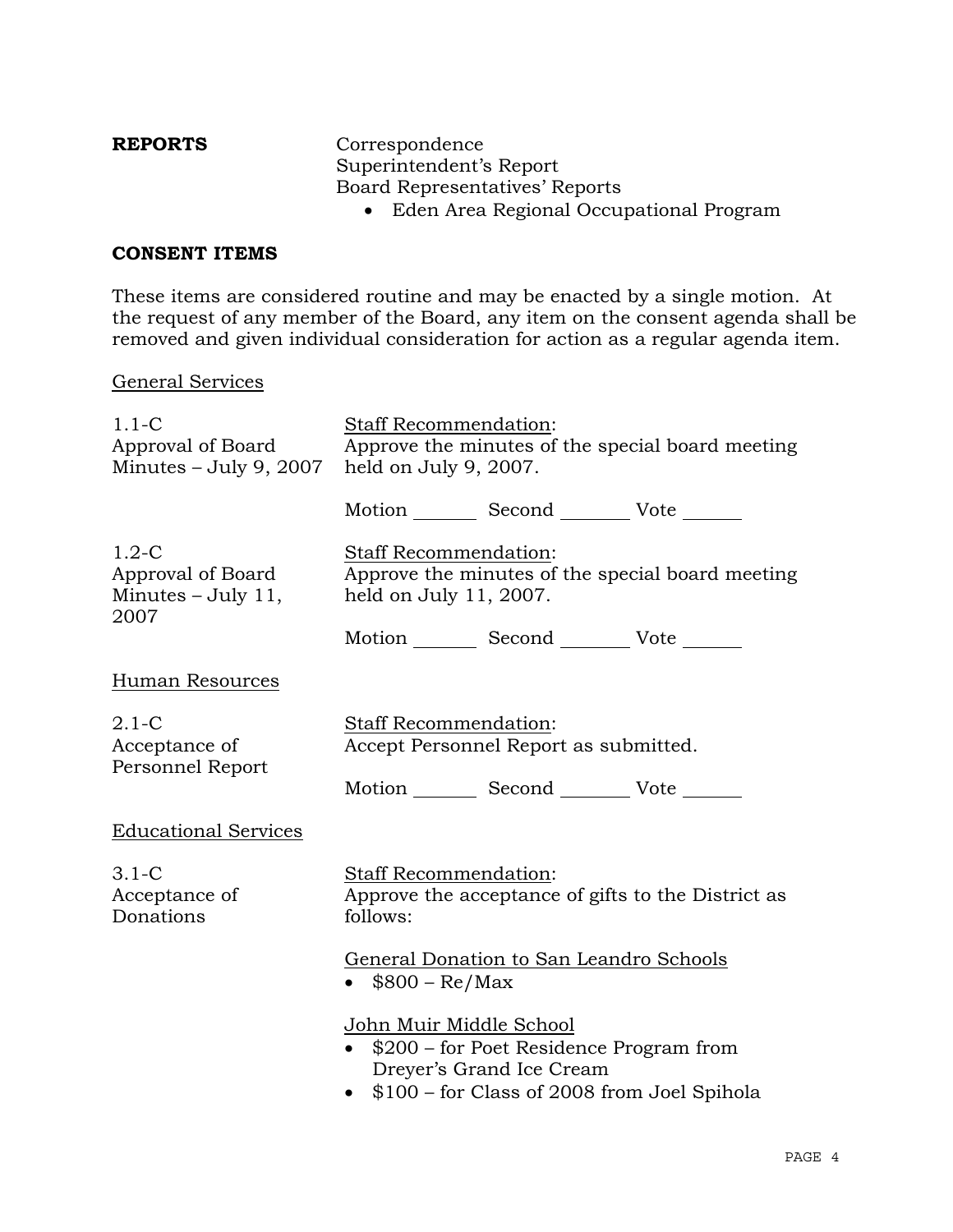San Leandro High School

- $$500 for Career and Technology Education$ from Sheet Metal Workers' International Association Local Union No. 104
- \$500 for Career and Technology Education from Construction and General Laborers Local Union No. 304
- 1 new HP Printer and 1 iMac for the Library from Colleen Mullany

Motion Second Vote

3.2-C Recommendation for Continuation of Expulsion for Students who have left the District (Unable to Verify Success Of Expulsion)

Staff Recommendation:

Approve the Recommendation for Continuation from the Director of Student Support Services for continuation of the expulsion order for the following students who have left the district – (Unable to Verify Success of Expulsion).

|           | $\frac{1}{2}$          |
|-----------|------------------------|
| E09-05/06 | E <sub>10</sub> -06/07 |
| E58-05/06 | E12-06/07              |
| E80-05/06 | E14-06/07              |
|           | E17-06/07              |

Motion Second Vote \_\_\_\_\_\_

3.3-C

Recommendation for Termination of Expulsion for Students who are eligible to return to a comprehensive program.

# Staff Recommendation:

Approve the Recommendation of the Director of Student Support Services for termination of expulsion for the following students who have satisfactorily completed the terms of their rehabilitation plan and are eligible to return to a comprehensive program.

| E24-05/06 | E67-05/06 | E05-06/07 |
|-----------|-----------|-----------|
| E25-05/06 | E78-05/06 | E07-06/07 |
| E27-05/06 | E01-06/07 | E08-06/07 |
| E29-05/06 | E02-06/07 | E16-06/07 |
| E45-05/06 | E03-06/07 | E19-06/07 |
| E61-05/06 | E04-06/07 | E22-06/07 |

Motion Second Vote \_\_\_\_\_\_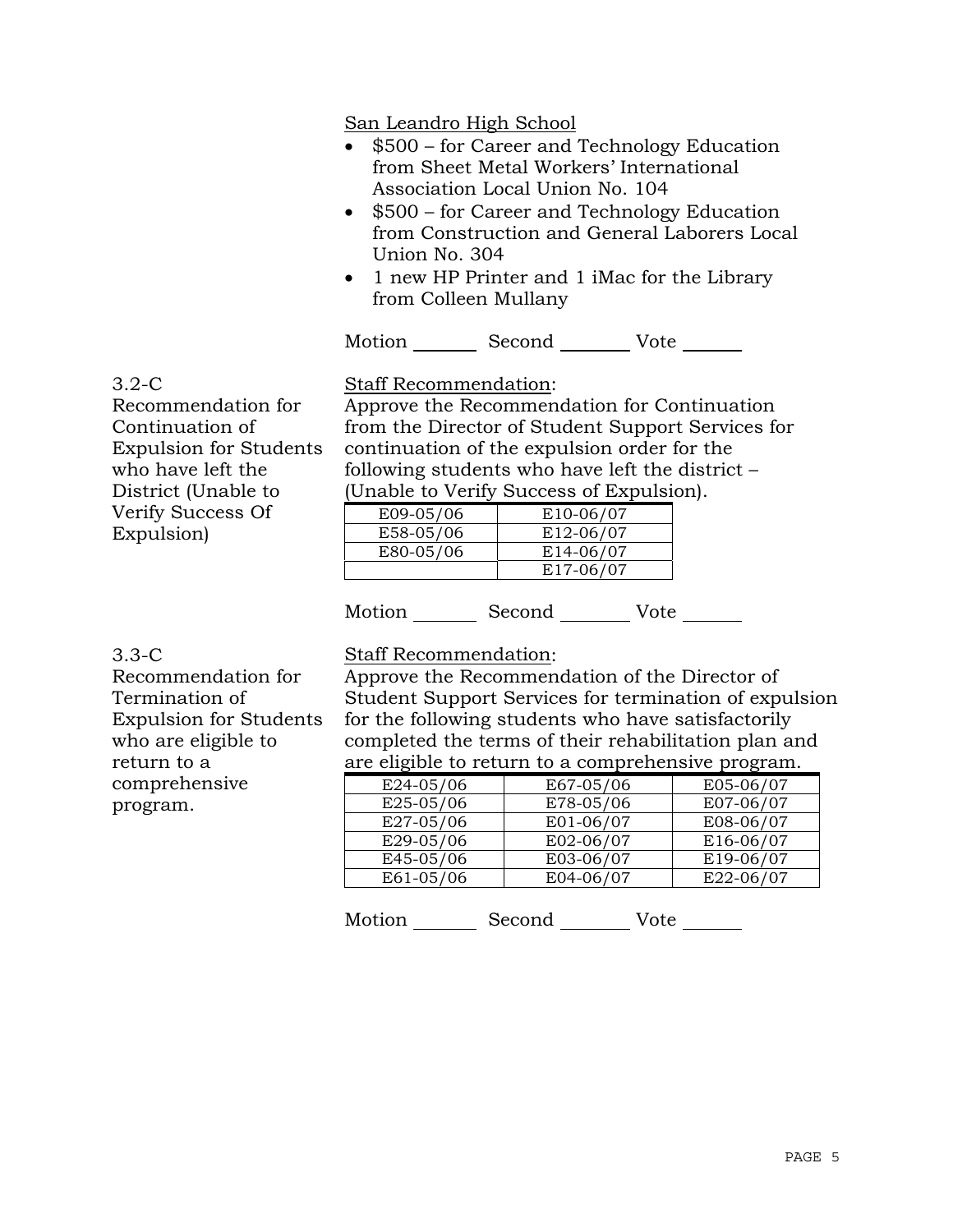3.4-C

Recommendation for Continuation of Expulsion for students who have not successfully met the conditions of expulsion.

### Staff Recommendation:

Approval of Recommendation for Continuation from the Director of Student Support Services for continuation of the expulsion order for each of the students who have not successfully met the conditions of their expulsion.

| E18-05/06 | E49-05/06 | E73-05/06 |
|-----------|-----------|-----------|
| E23-05/06 | E55-05/06 | E76-05/06 |
| E35-05/06 | E59-05/06 |           |
| E37-05/06 | E62-05/06 | E06-06/07 |
| E41-05/06 | E70-05/06 | E11-06/07 |
| E46-05/06 | E71-05/06 | E18-06/07 |

Motion \_\_\_\_\_\_\_\_\_ Second \_\_\_\_\_\_\_\_\_ Vote \_\_\_\_\_\_\_

3.5-C Memorandum of Understanding (MOU) with Girl Scouts of the San Francisco Bay Area Staff Recommendation: Approve Memorandum of Understanding (MOU) with Girl Scouts of the San Francisco Bay Area to operate an After School Education and Safety (ASES) program at Garfield, Jefferson, McKinley, Washington, and Wilson Elementary schools Motion Second Vote 3.6-C Washington Elementary Child Care Memorandum of Understanding (MOU) Staff Recommendation: Approve Washington Elementary Child Care Memorandum of Understanding (MOU) with Davis Street Family Resource Center. Motion Second Vote 3.7-C Resolution for San Francisco Foundation Grant Proposal Staff Recommendation: Approve the Resolution for San Francisco Foundation Grant Proposal for up to \$20,000 to support the District's Equity Work. Motion Second Vote Business Operations 4.1-C Resolution #07-33 to Declare Certain Equipment Surplus and/or Obsolete. Staff Recommendation: Adopt Resolution #07-33 to declare certain equipment surplus and/or obsolete due to the age and condition of the designated equipment. Motion Second Vote \_\_\_\_\_\_\_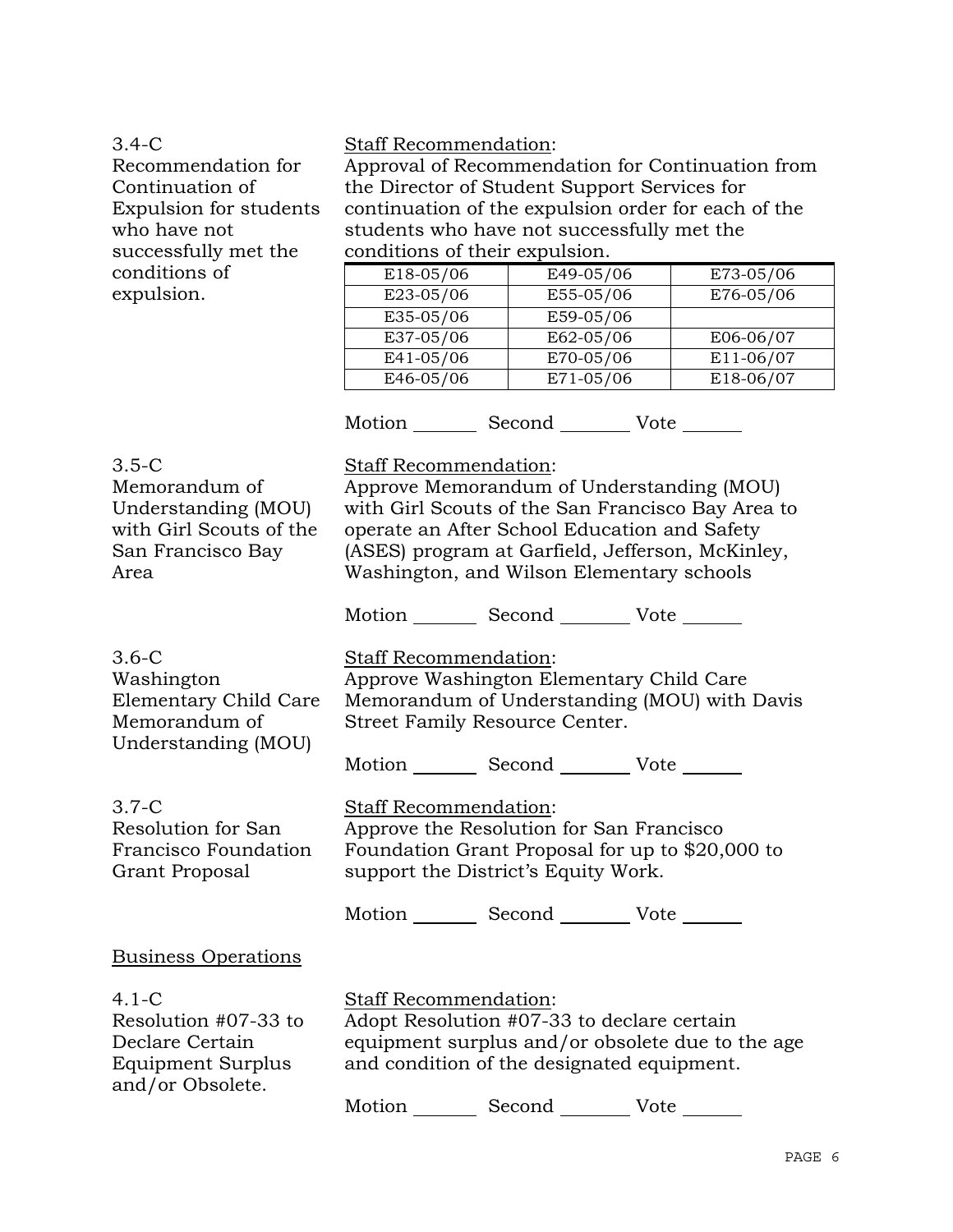| $4.2-C$<br><b>Agreement for Data</b><br>Processing Services<br>and System Support<br>(Escape Software) | Staff Recommendation:<br>Approve Agreement with Alameda County Office of<br>Education (ACOE) for Data Processing Services<br>and System Support (Escape Accounting<br>Software) |  |  |
|--------------------------------------------------------------------------------------------------------|---------------------------------------------------------------------------------------------------------------------------------------------------------------------------------|--|--|
|                                                                                                        | Motion _________ Second __________ Vote _______                                                                                                                                 |  |  |
| Facilities and Construction                                                                            |                                                                                                                                                                                 |  |  |
| $5.1-C$<br>Notice of Completion -<br>Jefferson Classroom<br>Casework                                   | Staff Recommendation:<br>Approve the Notice of Completion - Jefferson<br><b>Classroom Casework</b>                                                                              |  |  |
|                                                                                                        | Motion _________ Second __________ Vote _______                                                                                                                                 |  |  |
| $5.2-C$<br>Notice of Completion –<br>Adult School Phase I                                              | Staff Recommendation:<br>Approve the Notice of Completion – Adult School<br>Phase I Building                                                                                    |  |  |
| <b>Building</b>                                                                                        | Motion _________ Second __________ Vote _______                                                                                                                                 |  |  |
| $5.3-C$<br>Notice of Completion –<br>Adult School Phase I<br>Site Work                                 | Staff Recommendation:<br>Approve the Notice of Completion - Adult School<br>Phase I Site Work                                                                                   |  |  |
|                                                                                                        | Motion _________ Second __________ Vote _______                                                                                                                                 |  |  |
| $5.4-C$<br>Notice of Completion –<br>Adult School Phase II<br>Building                                 | <b>Staff Recommendation:</b><br>Approve the Notice of Completion - Adult School<br>Phase II Building                                                                            |  |  |
|                                                                                                        | Motion _________ Second __________ Vote _______                                                                                                                                 |  |  |
| $5.5-C$<br>Notice of Completion –<br>Adult School Phase II<br>Site Work                                | Staff Recommendation:<br>Approve the Notice of Completion - Adult School<br>Phase II Site Work                                                                                  |  |  |
|                                                                                                        | Motion<br>Second<br>Vote                                                                                                                                                        |  |  |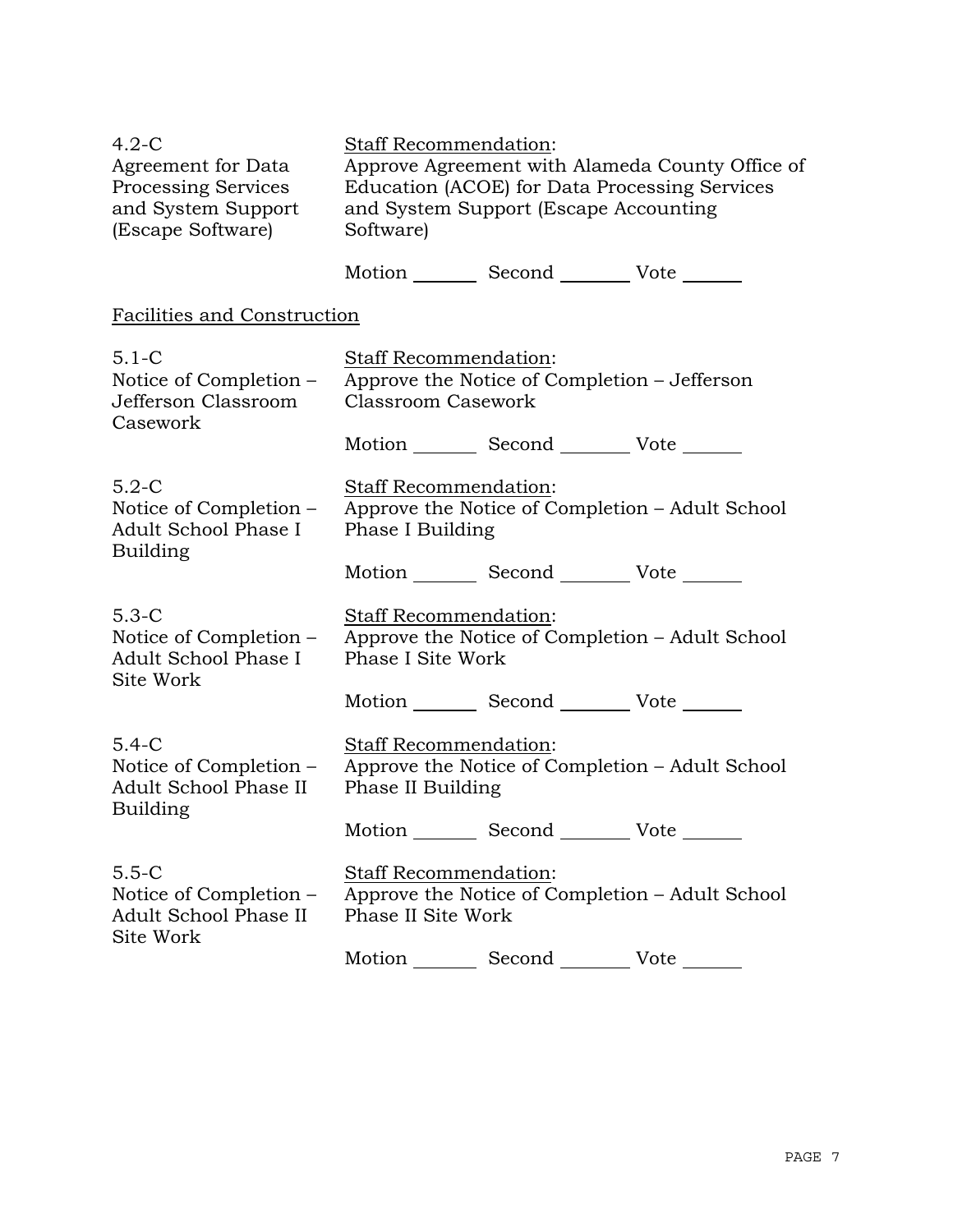| $5.6 - C$                               | <b>Staff Recommendation:</b>                    |  |  |
|-----------------------------------------|-------------------------------------------------|--|--|
| Resolution #07-34 to                    | Approve by unanimous vote, Resolution #07-34 to |  |  |
| perform emergency dry                   | perform emergency dry rot repair work at        |  |  |
| rot repair work at                      | Garfield, McKinley, Roosevelt, and Washington   |  |  |
| Garfield, Monroe,                       | <b>Elementary Schools</b>                       |  |  |
| McKinley and                            |                                                 |  |  |
| Washington                              | Motion Second Vote                              |  |  |
| <b>Elementary Schools</b>               |                                                 |  |  |
|                                         |                                                 |  |  |
|                                         |                                                 |  |  |
| $5.7 - C$                               | <b>Staff Recommendation:</b>                    |  |  |
| Bid Package #07-02                      | Approve Bid Package #07-02 Change Order #1 for  |  |  |
| Change Order #1 for<br>the Garfield and | the Garfield and Monroe Elementary Schools      |  |  |
| Monroe Elementary                       | Roofing Replacement Project                     |  |  |
| Schools Roofing                         | Motion Second Vote                              |  |  |
| Replacement Project                     |                                                 |  |  |
|                                         |                                                 |  |  |
|                                         |                                                 |  |  |
| $5.8-C$                                 | Staff Recommendation:                           |  |  |
| Bid Package #07-04                      | Approve Bid Package #07-04 Change Order #1 for  |  |  |
| Change Order #1 for                     | the McKinley, Roosevelt and Washington Re-      |  |  |
| the McKinley, Roosevelt                 | Roofing Project                                 |  |  |

and Washington Re-

Roofing Project

Motion \_\_\_\_\_\_\_\_\_ Second \_\_\_\_\_\_\_\_\_ Vote \_\_\_\_\_\_\_